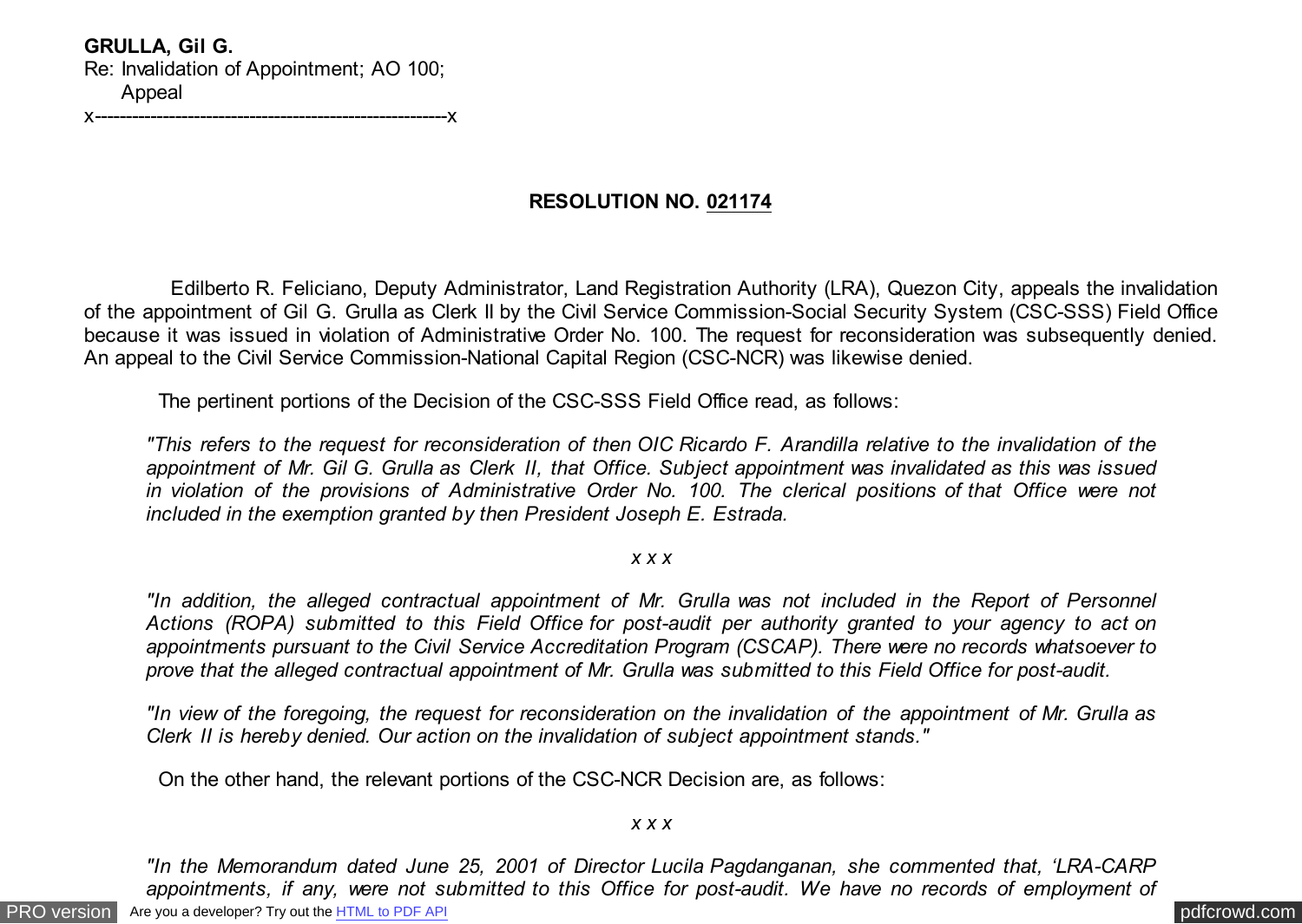*these employees starting from 1995 to present including that of the Report of Personnel Actions (ROPA) pursuant to CSC MC 27, s. 1994 re: Amendments to the Implementing Guidelines on the CSC Accreditation Program.'*

*"Records show that the appointment of Grulla as Clerk II was issued on December 26, 2000. It appears that the previous appointment of Grulla issued by that Office since September, 1997 were not submitted to the Field Office for post audit.*

*"It now appears that the issuance of the appointment of Grulla as Clerk II is not considered reappointment but original. Thus, the same is covered by the prohibition of Administrative Order No. 100. However, no approved request for exemption was submitted.*

*"In view thereof, the request is denied. Accordingly, the action of the CSC-SSS Field Office invalidating the appointment of GIL G. GRULLA stands."*

The appeal of Deputy Administrator Edilberto Feliciano reads, in part, as follows:

 *"Under the circumstances, it is admitted that Mr. Grulla's contractual appointment was not included in the Report of Personnel Actions (ROPA) submitted to the Civil Service Commission SSS Field Office. For this reason, it is informed that Mr. Grulla has submitted his request to the Commission for accreditation of government service in consideration of the service rendered under CARP so as to be exempted from the prohibition of the provision of Administrative Order No. 100 (copy of said request is hereto attached).*

 *"In the letter dated 28 June 2001 of OIC-Director Atanacia M. Guevarra, PARC Secretariat (copy attached), the opinion whether LRA-CARP Office is classified as 'new creation' in connection with the accreditation process being conducted by the CSC is clearly expressed, to wit:*

 *'It is our view that the LRA-CARP Office should not be considered as a 'new office' for the purpose of accreditation with the Civil Service Commission of services rendered by its contractual employees.'*

*x x x*

 *"Considering that Mr. Grulla has rendered continuous service under the LRA Comprehensive Agrarian Reform Program (CARP) as Utility Worker II since 01 September 1997, in contractual basis, long before the advent of Administrative Order No. 100 on December 01, 2001, it is submitted that his re-appointment in permanent status with this Authority, copies of certificate of service is hereto attached, is not covered by the said Administrative Order.*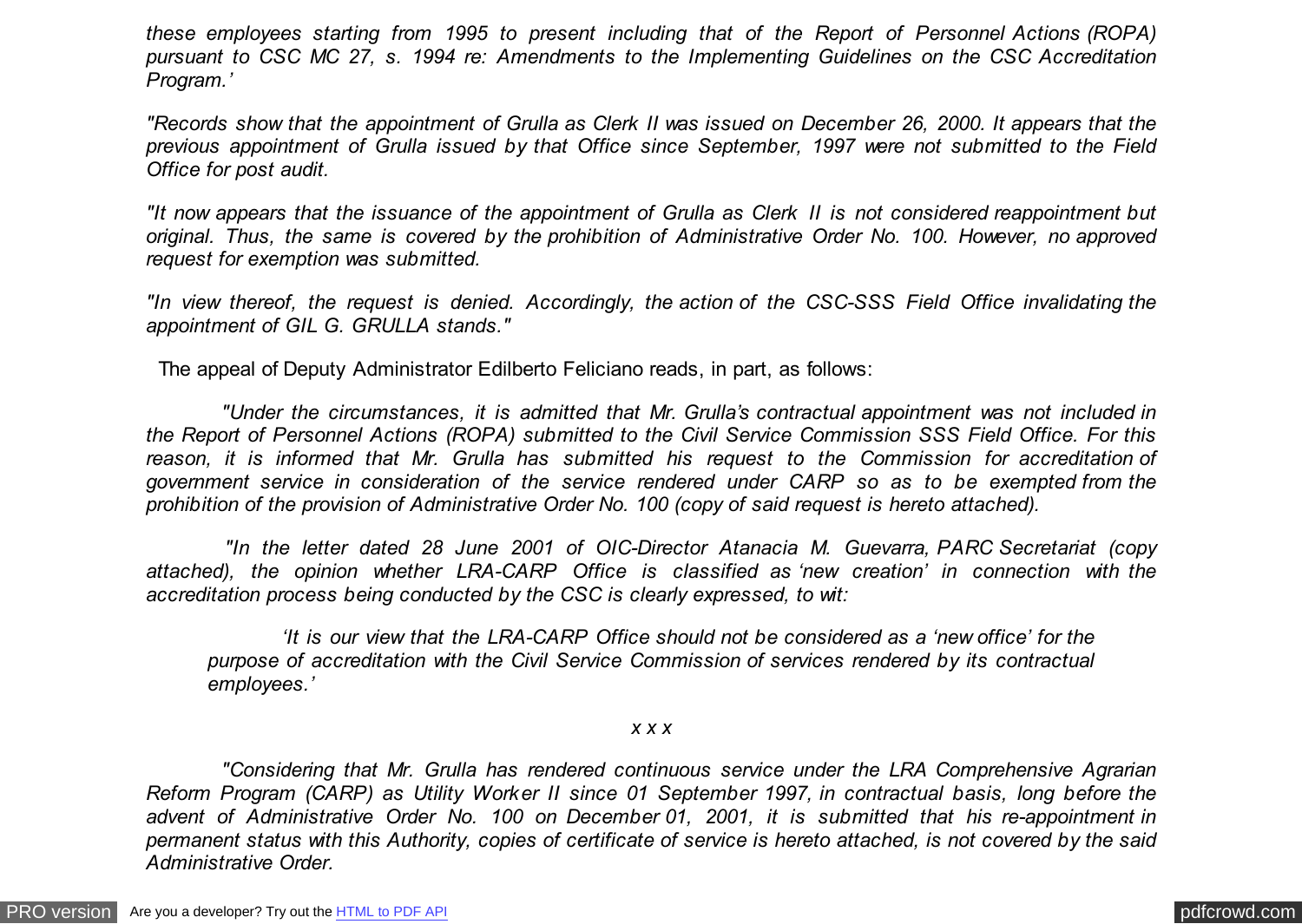*"More importantly, it is informed that the status of the above-mentioned appointment of Mr. Grulla, is that of a contractual, not a contract of service as stated in his service, evidencing an employer-employee relationship, as in fact, paragraph 9 of the contract states that 'he shall be allowed to receive other benefits and/or allowance enjoyed by the regular employees and all other benefits x x x.' copy of contract hereto attached. While it may be true that his appointment paper then was denominated/captioned' contract of service' which is a misnomer, the intention of his appointment is contractual appointment considering that Mr. Grulla, in his uninterrupted, continuous government service, has continuously received his PERA, uniform allowance, cash gifts and other benefits.*

 *"In view of the foregoing, we earnestly appeal to the humane and judicious discretion of the Honorable Chairman that the appointment of Mr. Gil Grulla be allowed and remain effective as previously resolved by the Civil Service Commission in its Resolution No. 010337 dated February 2, 2001 in a similarly situated case of Presillas, et al."*

 Records show that the Land Registration Authority, through its then Administrator Reynaldo Maulit, entered into a Contract of Services with Grulla as Utility Worker II under the Comprehensive Agrarian Reform Program (CARP) in the LRA on August 28, 1997. The term of the contract was for a period of 4 months which commenced on September 1, 1997 and ended on December 31, 1997. This was followed by another Contract of Services also for Utility Worker II between the same parties, for a period of one year, from January 1, 1998 until December 31, 1998. Another Contract of Services ensued which commenced on January 1, 1999 until December 31, 1999. Thereafter, another Contract of Services between them, from January 1, 2000 to December 31, 2000, was executed. On December 26, 2000, however, Grulla was issued an appointment by the LRA as Clerk II. The CSC-SSS Field Office invalidated the same as it was issued in violation of the provisions of Administrative Order No. 100. A request for reconsideration was likewise denied by the said Field Office. On appeal to the CSC-NCR, the action taken by the CSC-SSS Field Office was affirmed. The CSC-NCR ruled that the appointment of Grulla as Clerk II is not a reappointment but an original appointment; hence, it is covered by the prohibition spelled out in Administrative Order No. 100. Likewise, there is no proof that an approved request for exemption was submitted. The LRA argued that said Contract of Service is a misnomer, in fact, the appointment of Grulla is under contractual status. In support of this argument, LRA submitted the Contract of Service indicating that Grulla is allowed to receive other benefits and/or allowance enjoyed by regular employees as well as employees of the other CARP implementing agencies. Defending its stand, the CSC-SSS Field Office countered that LRA-CARP appointments were not submitted to that Field Office for post-audit and that there are no records of employment of these employees from 1995 to the present including that of the Report of Personnel Actions (ROPA) pursuant to CSC Memorandum Circular No. 27, s. 1994 re: Amendments to the Implementing Guidelines on the CSC Accreditation Program. On the strength of CSC Resolution No. 01-0337 dated February 2, 2001 which it alleged to be a similar case, the LRA now wants to resolve the issue in the case at bar.

Thus, the instant appeal.

We are confronted with two issues: 1) Whether Grulla's service as Utility Worker II may be said to be a contractual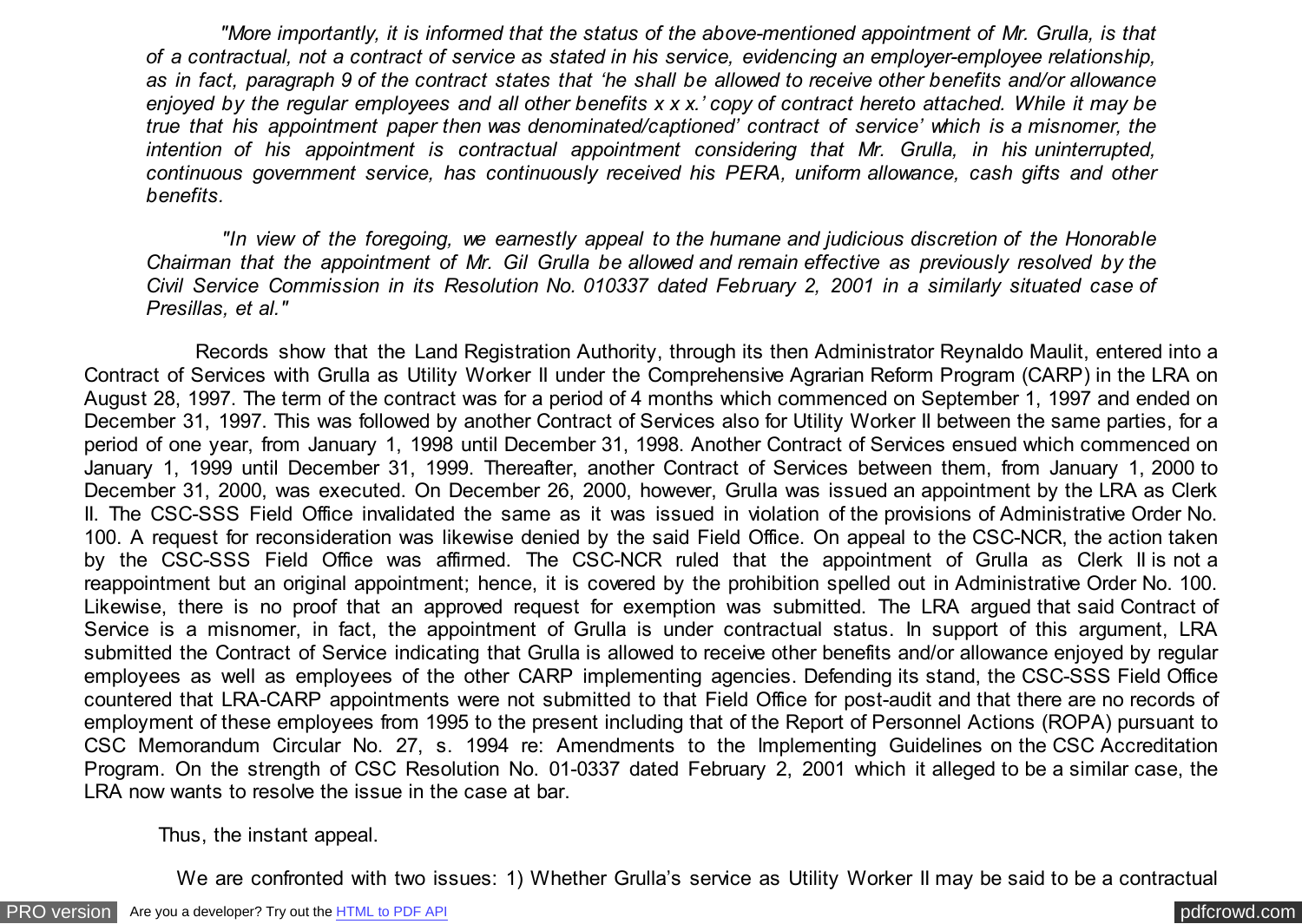appointment or a contract of service; 2) Whether Grulla's appointment as Clerk II may be considered a reappointment or an original one.

After a careful examination of the records of this case, the Commission finds the appeal meritorious.

## **Section 2 of Administrative Order (AO) No. 100 dated December 1, 1999,** states:

 *"Section 2. Prohibition. The hiring of new personnel whether on a permanent, temporary, substitute, coterminus, contractual or casual status, is hereby suspended except for key positions, teaching, and uniformed personnel in the Philippine National Police, Bureau of Fire Protection and Bureau of Jail Management and Penology."*

 Pursuant to the provisions of AO No. 100, the Department of Budget and Management (DBM) issued **National Budget Circular (NBC) No. 466 dated December 17, 1999 (Guidelines on the Implementation of Administrative Order No. 100). Item 3.0 of DBM circular** provides:

# *"3.0 PROHIBITION AND EXEMPTIONS*

 *"3.1 General Prohibition. The hiring of new personnel whether on a permanent, temporary, substitute, coterminous, contractual or casual status, is hereby suspended.*

 *"Hiring of new personnel' as used in Section 2 of AO 100 refers to the first-time entry of personnel in the career and non-career service, involving the issuance of an original appointment/contract, or reemployment, whether on a permanent, temporary, substitute, co-terminous, contractual or casual status."*

 A careful reading of **AO No. 100** and **NBC No. 466** would reveal that the hiring of new personnel in the government is prohibited. Specifically, the following are prohibited:

- 1. First-time entry of personnel in the career and non-career service which would involve the issuance of an original appointment/contract; and
- 2. Reemployment, whether on a permanent, temporary, substitute, co-terminous, contractual or casual status.

 The Commission holds that the appointment issued by the LRA to Grulla is not covered by the provisions of AO No. 100 and its implementing guidelines NBC No. 466.

What is proscribed by AO No. 100 and NBC No. 466 is the hiring of new employees and the reemployment of those who have been previously employed in the government. New employees are those who enter the government service for the first time, thus, necessitating the issuance of an original appointment or contract as the case maybe. Grulla cannot be considered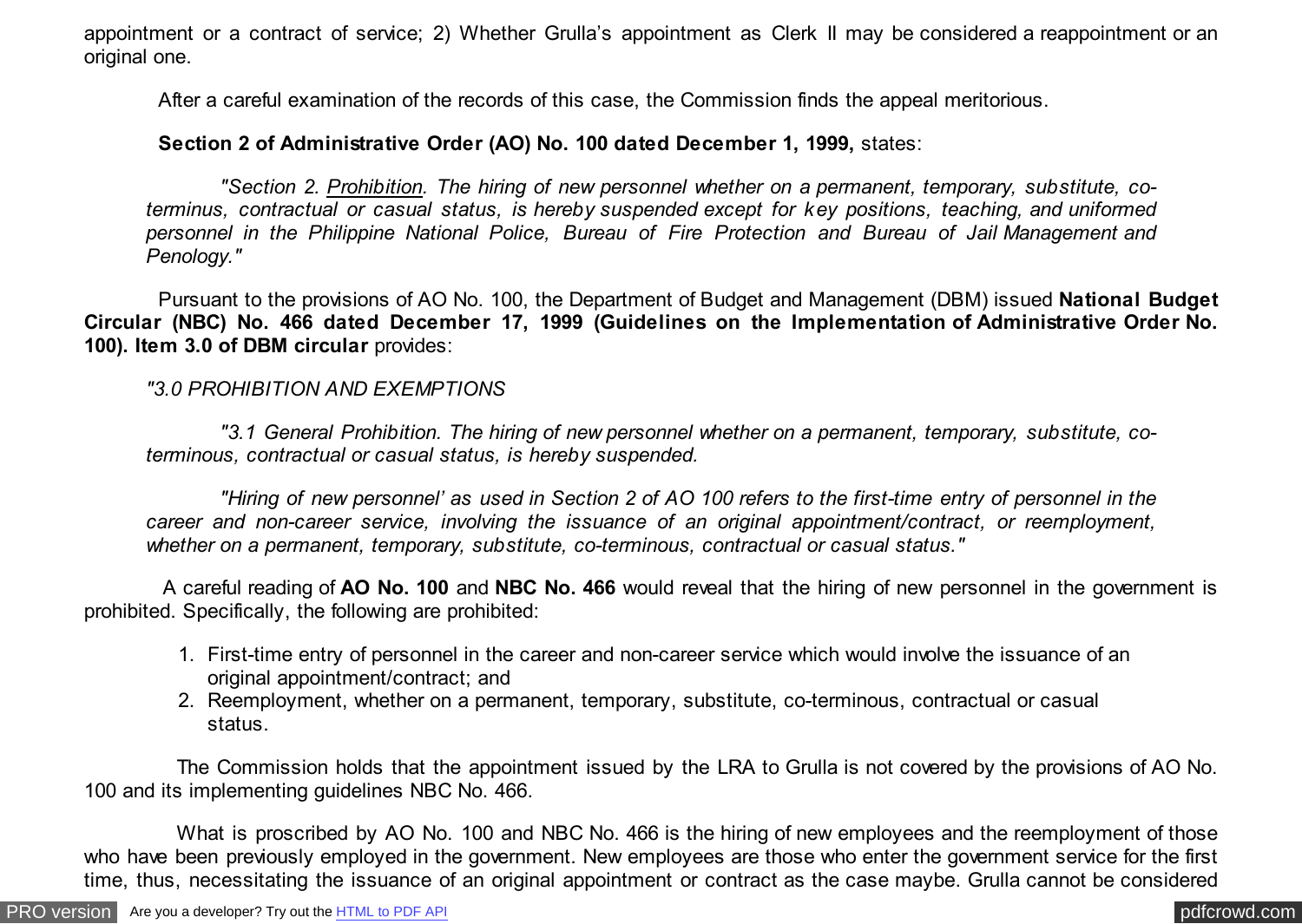as a new employee of the LRA. Prior to the issuance of his appointment, he was already an existing employee. The contract of service is a misnomer. It is apparent that the intention therein is to issue a contractual appointment in favor of Grulla, considering that he has continuously received his PERA, uniform allowance, cash gifts and other benefits. The Commission ruled in this wise in **CSC Resolution No. 01-0337 dated February 2, 2001** when it ruled, as follows:

 *"In CSC Resolution No. 00-1938 (Soriano, Pedro C.) dated August 23, 2000 the Commission ruled, as follows:*

> *'2. The definition of ORIGINAL appointment pursuant to MC 15, s. 1999 refers to the initial entry into the career and non-career service. When a casual employee is appointed to a regular plantilla position without any gap in the service, will the nature of appointment be still ORIGINAL? Or is this now a case of reappointment? This came about in light of the implementing guidelines of AO 100 where original appointments are covered by the AO.*

### *x x x*

 *'In the situation contemplated, while it may be true that the appointment to be issued to a casual employee who is subsequently appointed to a regular plantilla position is original, the other requirement as expressed in the phraise (sic) 'first-time entry' is not present since the appointee is already an existing employee, albeit in casual status.*

#### *x x x*

 *'WHEREFORE, the Commission hereby rules that:*

*'2. Administrative Order No. 100 and its Implementing Guidelines do not cover a situation wherein a casual employee is subsequently appointed to a regular plantilla position without gap in the service.'*

 *"While the above resolution speaks of casual appointments, the same should also apply to contractual appointments."*

 **WHEREFORE**, the appeal of LRA Deputy Administrator Edilberto R. Feliciano, is hereby **GRANTED.** Accordingly, CSC-NCR is hereby directed to approve the appointment of Gil G. Grulla to the position of Clerk II under permanent status, subject to Civil Service Law, Rules and Regulations.

Quezon City SEP 13 2002